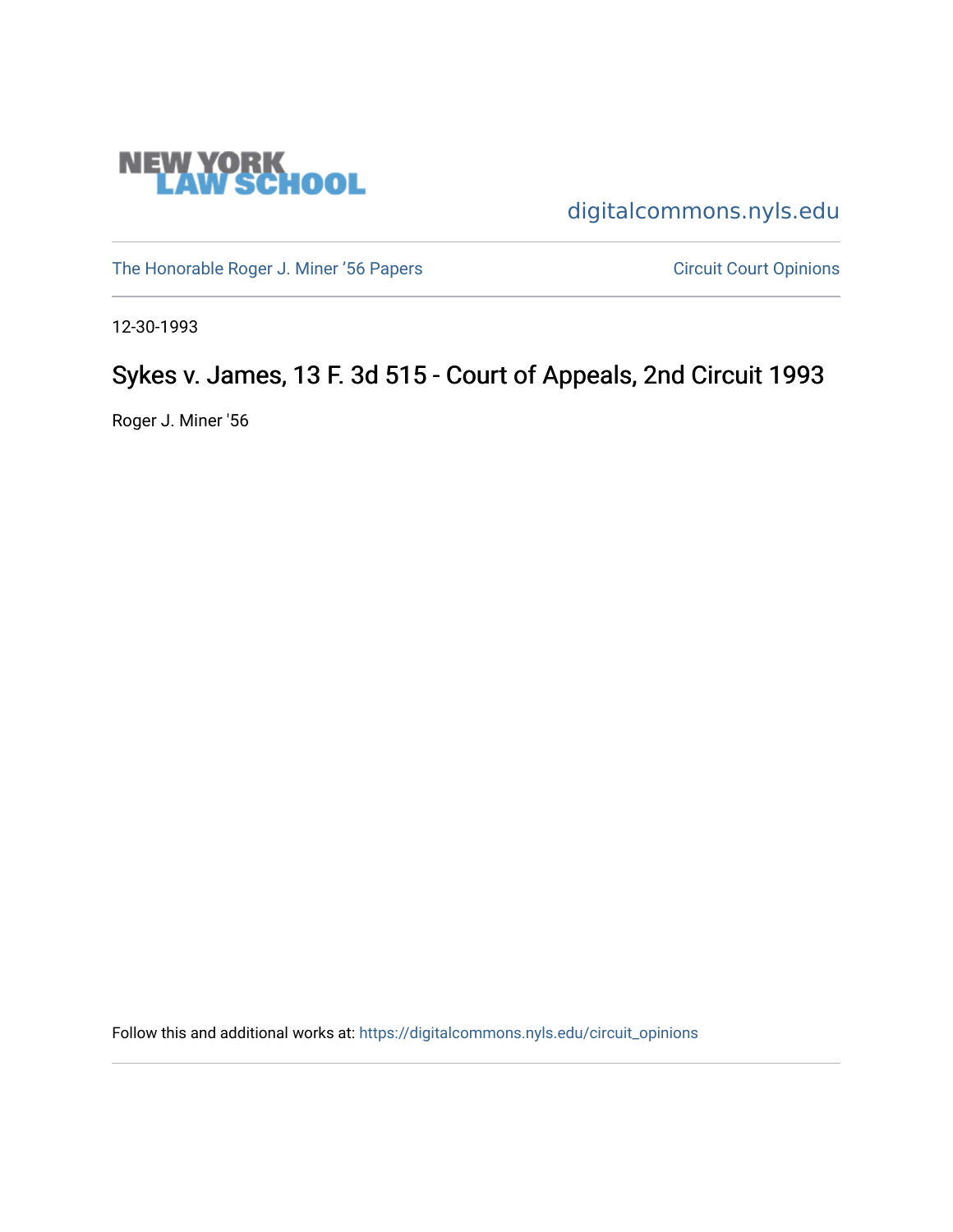### 13 F.3d 515 (1993)

### Derry SYKES, Plaintiff-Appellant,

#### v.

### John JAMES, New York State Parole Officer, Defendant-Appellee.

No. 187, Docket 92-7949.

### United States Court of Appeals, Second Circuit.

Arqued September 8, 1993. Decided December 30, 1993.

\*516 Lisa H. Thurau, New York City (Douglas F. Broder, Coudert Brothers, of counsel), for plaintiff-appellant. 516

Marion R. Buchbinder, Asst. Atty. Gen., New York City (Robert Abrams, Atty. Gen. of the State of N.Y., of counsel), for defendant-appellee.

Before: NEWMAN, Chief Judge, MINER and McLAUGHLIN, Circuit Judges.

MINER, Circuit Judge:

Plaintiff-appellant Derry Sykes appeals from a judgment entered in the United States District Court for the Eastern District of New York (Platt, C.J.), dismissing his complaint for failure to state a claim upon which relief can be granted. See Fed. R.Civ.P. 12(b)(6). The complaint presents a claim for deprivation of constitutional rights under the provisions of 42 U.S.C. § 1983. In the complaint, Sykes alleges that his parole officer, defendant-appellee John James, violated his "basic statutory due process rights accorded under the by laws of [New York] Executive Law-259" by submitting a perjured affidavit in opposition to his petition for a writ of habeas corpus in the New York Supreme Court. The complaint also includes allegations that James conspired with Irmatine Marshall, Sykes' former common law wife, to obstruct justice by submitting

517

false testimony at Sykes' final parole revocation \*517 hearing. On appeal, Sykes principally contends that the district court erred in determining that James was entitled to absolute immunity.<sup>[1]</sup> We affirm the dismissal of the complaint on the ground that James is entitled to absolute immunity from civil liability for allegedly perjurious statements that he made in an affidavit submitted in opposition to Sykes' petition for state habeas relief and on the ground that no claim of conspiracy is stated.

### **BACKGROUND**

In April of 1978, Sykes was convicted of second degree robbery in the New York Supreme Court, Kings County, and sentenced to a prison term of seven years. Sykes later was paroled, and James was assigned as Sykes' parole officer. On September 29, 1988, Sykes was arrested for disorderly conduct while attempting to take possession of his belongings at Marshall's apartment. Sykes failed to notify James of the arrest, and a parole violation warrant was issued by the New York State Division of Parole. When Sykes arrived for a scheduled parole meeting on October 31, 1988, he was arrested by James and later transported to the Rikers Island correctional facility for confinement.

At the time of his arrest, Sykes signed a New York State Division of Parole Notice of Violation form acknowledging that he had received notice of the alleged parole violations. According to the Notice, a preliminary parole revocation hearing was scheduled for November 7, 1988 and a final parole revocation hearing was set for December 14, 1988. Although the Notice provided two boxes for the parolee to check — one waiving the preliminary hearing and the other requesting a preliminary hearing - Sykes checked neither box.

No preliminary hearing took place on November 7, and, on November 21, 1988 Sykes filed a pro se petition for a writ of habeas corpus in the New York Supreme Court, Bronx County, challenging the lawfulness of the parole revocation proceedings. On November 23, 1988, Sykes was assigned counsel, and the habeas proceeding was adjourned until December 16, 1988 to allow for submission of an amended petition.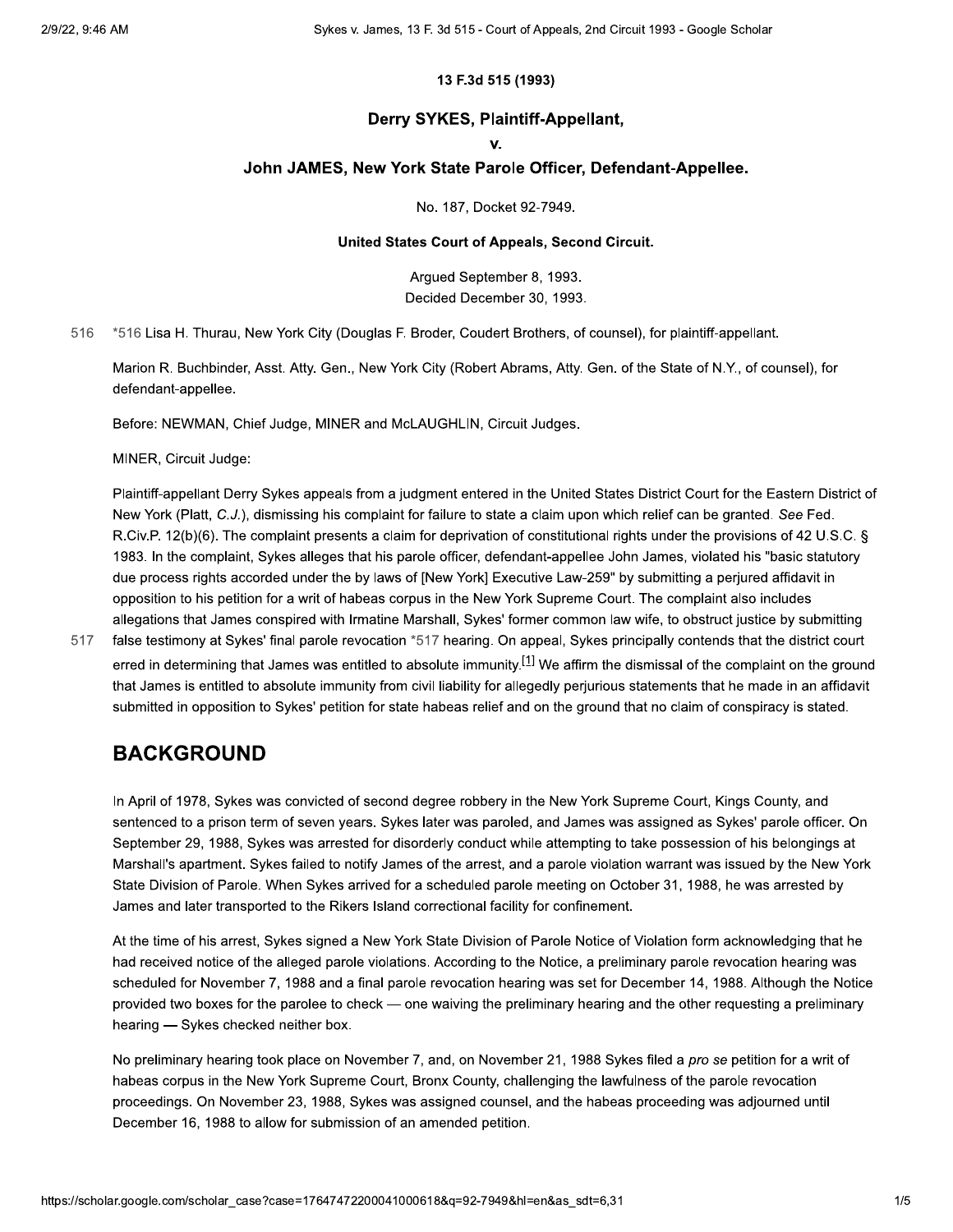#### Sykes v. James, 13 F. 3d 515 - Court of Appeals, 2nd Circuit 1993 - Google Scholar

On December 14, 1988, the final parole revocation hearing proceeded as scheduled and apparently without objection before an administrative law judge ("ALJ"). The ALJ found, based on the testimony of James, that Sykes had failed to notify James of the September 29, 1988 arrest. The ALJ further found that Sykes entered Marshall's apartment on September 29, 1988 without her permission and destroyed certain electronic equipment there, and that he also harassed and threatened Marshall at her place of employment. The latter findings were based on the "credible testimony" of Marshall and on Sykes' own testimony. The Board of Parole adopted the ALJ's findings, revoked Sykes' parole and ordered that he be incarcerated for eighteen months.

On or about December 16, 1988, Sykes' attorney filed an amended petition for a writ of habeas corpus, in which it was alleged that Sykes was denied his right to a timely preliminary hearing. An affidavit signed by James was submitted by the New York Attorney General's office during the first week in January of 1989 as part of its papers in opposition to the amended petition. In the affidavit, James stated:

On 10/31/88, Mr. Derry Sykes came into the Brooklyn Office ... at which time Mr. Derry Sykes was taken into custody. I then asked Mr. Sykes if he wanted a Preliminary Hearing. Mr. Sykes stated that he did not want a Preliminary Hearing, but wanted to go straight to the Final Hearing. Mr. Derry Sykes then signed the 9011 form, but neglected to check the appropriate box on the form.

Sykes denies waiving his right to a preliminary hearing.

518

In a decision dated January 13, 1989 and entered on January 17, 1989, the Supreme Court, Bronx County (Byrne, J.) granted the writ of habeas corpus. This decision included \*518 the following findings: "No preliminary hearing was afforded this relator. The record is clear that one was scheduled but never occurred. No record of relator waiving his mandated preliminary parole revocation hearing." The court directed the parties to "submit [an] order" reflecting the court's decision. For some unknown reason, the order sustaining the petition, vacating the parole violation warrant, releasing Sykes from custody and restoring him to parole supervision was not filed until November 13, 1989.

Since no relief was forthcoming, Sykes, having been transferred to the Great Meadow Correctional Facility in Comstock, New York, filed a pro se petition for a writ of habeas corpus in the Supreme Court, Washington County, in February of 1989. It appears that in February of 1990 the court in Washington County dismissed the petition as moot, noting that the proceeding in Supreme Court, Bronx County, never was officially transferred and that Sykes had been released from custody. A third habeas corpus petition, filed with the Supreme Court, Appellate Division, Third Department, in the fall of 1989 was dismissed. That dismissal order, entered on December 4, 1989, recited that the application was moot in view of the order of the Supreme Court, Bronx County, releasing Sykes from custody.

On February 28, 1989. Sykes filed a complaint in the United States District Court for the Eastern District of New York in an action for damages brought under 42 U.S.C. § 1983 for various constitutional violations against New York Attorney General Robert Abrams, Justice Burton Hecht of the New York Supreme Court, Richard Pasternack, a Supervising Parole Officer, Assistant New York Attorney General Joseph Wagner, James and Marshall. In a March 13, 1989 order, the district court dismissed sua sponte the complaint as to Attorney General Abrams because it failed to allege any facts implicating him in the parole proceedings and, as to Justice Hecht, because the claim against him was frivolous and malicious.

The district court, in a Memorandum and Order dated February 24, 1990, dismissed on collateral estoppel grounds claims against Pasternack and James for false accusations of parole violations. A claim against Wagner for submitting a frivolous affirmation in response to Sykes' habeas petition was dismissed on the ground that, as a government attorney defending litigation against the Government, Wagner was entitled to absolute immunity from civil liability. Claims against Marshall for libel and slander were dismissed on the ground that, as a witness in a judicial proceeding, Marshall was entitled to absolute immunity from civil liability. Finally, the district court dismissed, without prejudice, a claim against James for falsely alleging that Sykes waived his right to a preliminary parole revocation hearing. The district court found that this claim essentially challenged the validity of Sykes' incarceration, which he then was challenging in state court. The district court concluded that comity required dismissal until Sykes exhausted his state remedies.

On June 11, 1991, Sykes, acting pro se, filed the complaint in this action, naming James as the sole defendant. According to this complaint, the affidavit submitted by James in the habeas proceeding in the Supreme Court, Bronx County, included the false statement that Sykes had waived his right to a preliminary parole revocation hearing. Sykes also alleged in the complaint that the James affidavit included the false accusation that Sykes had failed to inform James of his September 29,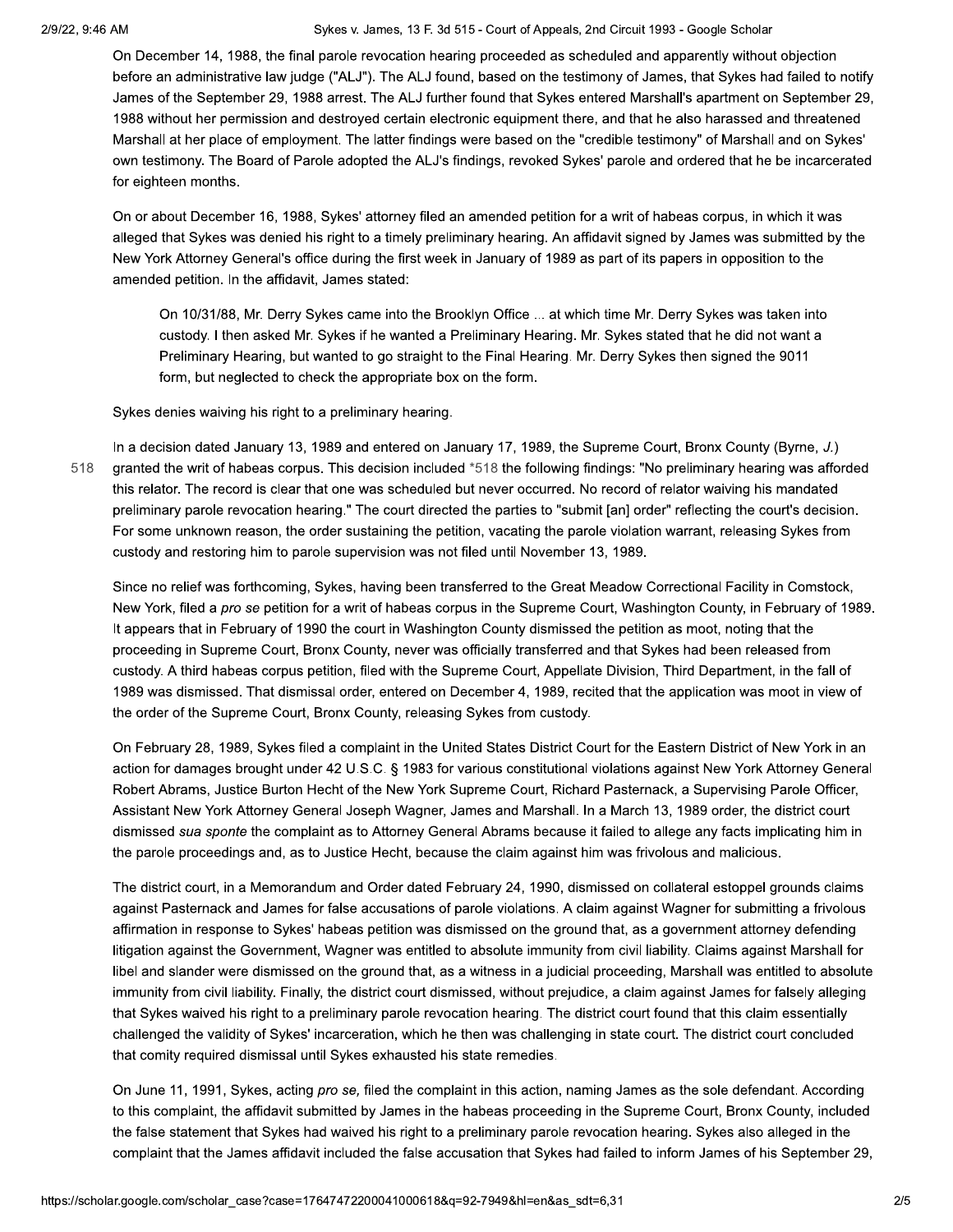1988 arrest and that James sought to obstruct justice by conspiring with Marshall to present false testimony at the final parole revocation hearing.

James moved to dismiss the complaint on March 16, 1992, contending that, under Briscoe v. LaHue, 460 U.S. 325, 103 S.Ct. 1108, 75 L.Ed.2d 96 (1983), he was a government witness in a judicial proceeding and was therefore entitled to absolute immunity from civil liability on the claim of filing a false affidavit. The district court subsequently dismissed the complaint, without opinion. Sykes appealed and this Court thereafter assigned counsel to represent him on appeal.

### **DISCUSSION**

519 The grant of a motion to dismiss pursuant to rule  $12(b)(6)$  of the Federal \*519 Rules of Civil Procedure is a ruling of law which we review de novo. Austern v. Chicago Bd. Options Exchange, Inc., 898 F.2d 882, 885 (2d Cir.), cert. denied, 498 U.S. 850, 111 S.Ct. 141, 112 L.Ed.2d 107 (1990). In deciding such a motion, a district court must construe any well-pleaded factual allegations in the complaint in favor of the plaintiff, and may dismiss the complaint only where "it appears beyond doubt that the plaintiff can prove no set of facts in support of his claim which would entitle him to relief." Allen v. Westpoint-Pepperell, Inc., 945 F.2d 40, 44 (2d Cir.1991) (quoting Conley v. Gibson, 355 U.S. 41, 45-46, 78 S.Ct. 99, 101-102, 2 L.Ed.2d 80 (1957)). This caution applies with greater force where the complaint is submitted pro se or the plaintiff alleges civil rights violations. *Easton v. Sundram*, 947 F.2d 1011, 1015 (2d Cir.1991), cert. denied, U.S. 112 S.Ct. 1943. 118 L.Ed.2d 548 (1992).

Section 1983 provides a civil claim for damages against any person who, acting under color of state law, deprives another of a right, privilege or immunity secured by the Constitution or the laws of the United States. 42 U.S.C. § 1983; Day v. Morgenthau, 909 F.2d 75, 77 (2d Cir.1990). Section 1983 itself creates no substantive rights; it provides only a procedure for redress for the deprivation of rights established elsewhere. City of Oklahoma City v. Tuttle, 471 U.S. 808, 816, 105 S.Ct. 2427, 2432, 85 L.Ed.2d 791 (1985). In order to prevail on a section 1983 claim, the plaintiff must show that the defendant's conduct deprived him of a federal right. See Parratt v. Taylor, 451 U.S. 527, 535, 101 S.Ct. 1908, 1912, 68 L.Ed.2d 420 (1981), overruled on other grounds, Daniels v. Williams, 474 U.S. 327, 106 S.Ct. 662, 88 L.Ed.2d 662 (1986); Rand v. Perales, 737 F.2d 257, 260 (2d Cir.1984). A plaintiff may allege facts tending to establish the deprivation of federal constitutional rights under color of state law and still fail to state a claim because the defendant has absolute immunity from liability. See, e.g., *Imbler v. Pachtman, 424 U.S. 409, 96 S.Ct. 984, 47 L.Ed.2d 128 (1976)* (state prosecutors have absolute immunity for their actions in initiating prosecutions). Such is the case here.

Sykes alleges in his complaint that his due process rights were violated by the submission of a false affidavit which "declar[ed] that ... plaintiff orally waived his constitutional right to a preliminary hearing." The gravamen of this claim is not that Sykes was illegally incarcerated; rather, it is that the submission of the affidavit by James frustrated or delayed the habeas relief sought by Sykes, resulting in his incarceration for thirteen months. This claim of deprivation of constitutional rights is barred because James, as a witness in the state habeas proceeding, is absolutely immune from liability for the evidence he furnished in the habeas proceeding. See Briscoe v. LaHue, 460 U.S. 325, 103 S.Ct. 1108, 75 L.Ed.2d 96  $(1983)$ .

In Briscoe, the Supreme Court answered in the negative the question "whether 42 U.S.C. § 1983 [42 U.S.C.S. § 1983] authorizes a convicted person to assert a claim for damages against a police officer for giving perjured testimony at his criminal trial." Id. at 326, 103 S.Ct. at 1110. In concluding that such officers were clothed with absolute immunity from liability for damages arising out of false testimony, the Court, referring to Stump v. Sparkman, 435 U.S. 349, 98 S.Ct. 1099, 55 L.Ed.2d 331 (1978) and Pierson v. Ray, 386 U.S. 547, 87 S.Ct. 1213, 18 L.Ed.2d 288 (1967) (absolute immunity of judges) as well as *Imbler v. Pachtman, supra*, emphasized the importance of protecting the judicial process. 460 U.S. at 335, 103 S.Ct. at 1115. The Court noted the concerns, expressed in common law cases, that a witness who was apprehensive about liability for damages might be reluctant to testify at all, or if the witness did testify, might give distorted testimony arising out of fear of liability. Id. at 333, 103 S.Ct. at 1114. It is in these concerns that absolute immunity for official testimony in section 1983 cases is rooted.

Functional categories, rather than the status of the defendant, control immunity analysis, id. at 342, 103 S.Ct. at 1119, and we have concluded that the "[flunctions most apt to be accorded absolute, rather than qualified, immunity are those integrally related to the judicial process." Dorman v. Higgins, 821 F.2d 133, 136 (2d Cir.1987) (United \*520 States Probation

Officer entitled to absolute immunity in connection with preparation of presentence reports). We have observed that various

520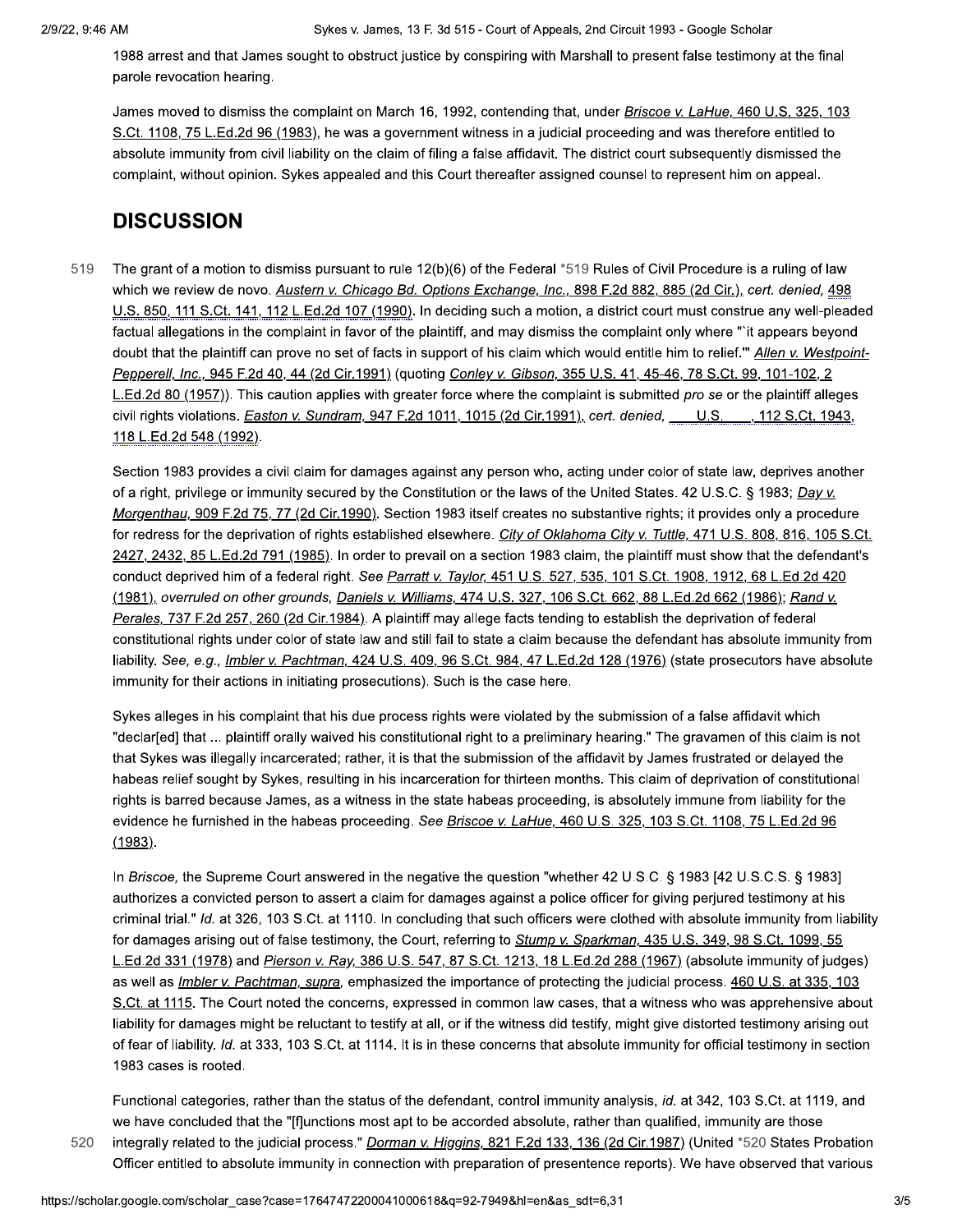### Sykes v. James, 13 F. 3d 515 - Court of Appeals, 2nd Circuit 1993 - Google Scholar

safeguards are in place to minimize the risks that attend the improper performance of judicial process functions: "the apolitical nature of judicial decisions, the role of precedent ..., the adversary nature of the process, ... and the regularized availability of review." Id. at 136-37. The functions of a police officer witness in a judicial proceeding are the same as those of any other witness, *Briscoe v. LaHue, 460 U.S. at 342, 103 S.Ct. at 1118*, and the same safeguards for minimization of risks surround the testimony of official witnesses as surround the testimony of all witnesses. Moreover, considerations of public policy support absolute immunity for official witnesses in section 1983 cases: subjecting such witnesses to damage actions would invite frequent litigation, with concomitant distraction from official duties. Id. at 343, 103 S.Ct. at 1119.

Relying in large part on White v. Frank, 855 F.2d 956 (2d Cir.1988), Sykes contends that James was not a witness entitled to absolute immunity because he was a complaining witness. In White, the plaintiff sought damages in a civil rights suit for false arrest, false imprisonment and malicious prosecution arising out of perjured testimony allegedly given by police officers before a grand jury. The case was before us on an appeal from an interlocutory order denying a motion to dismiss the section 1983 claims pleaded in the action on the ground of absolute immunity. We dismissed the appeal, concluding that the officers could not be immune from liability if they were complaining witnesses and that, "[b]ecause this status determination raises a disputed factual issue, the immunity defense cannot be determined on an interlocutory appeal." Id. at 957. Although we previously had recognized immunity from liability for testimony given at a pretrial suppression hearing, Daloia v. Rose, 849 F.2d 74, 75-76 (2d Cir.1988) (per curiam), and had indicated that immunity would be available to a grand jury witness, San Filippo v. U.S. Trust Co., 737 F.2d 246, 254 (2d Cir.1984), cert. denied, 470 U.S. 1035, 105 S.Ct. 1408, 84 L.Ed.2d 797 (1985), we distinguished in White the role of a complaining witness:

Where, however, the constitutional tort is the action of a police officer in initiating a baseless prosecution, his role as a "complaining witness" renders him liable to the victim under section 1983, just as it did at common law, and the fact that his testimony at a judicial proceeding may have been the means by which he initiated the prosecution does not permit him to transpose the immunity available for defamation as a defense to malicious prosecution.

### 855 F.2d at 961.

Sykes argues that the role of a parole officer in the revocation of parole is "remarkably similar" to that of a police officer as a complaining witness. However that may be, the sworn statement furnished by James in the habeas proceeding did not serve to institute that proceeding. While James may very well have functioned as the equivalent of a complaining witness in the parole revocation proceeding, what is the basis of the claim before us today is the affidavit sworn to by James on December 19, 1988 in opposition to the amended application for relief in the habeas proceeding instituted by Sykes. It will be remembered that the affidavit was submitted only for the purpose of notifying the habeas court that Sykes orally had waived a preliminary parole revocation hearing. Although Sykes denied that he waived the hearing, the state court made no finding one way or the other on the oral waiver issue, apparently preferring to rest its decision on a failure to comply with the New York regulatory provision requiring waiver of a preliminary parole revocation hearing to be in writing or made orally on the record at the hearing. See N.Y.Comp.Codes R. & Regs. tit. 9, § 8005.6(b) (1991).

It cannot be denied that the state habeas proceeding was a judicial proceeding that very much implicated the judicial process. According to New York law, a habeas proceeding is begun by the filing of a petition addressed to the Supreme Court or County Court by one who illegally is imprisoned or otherwise restrained or by one acting in his or her behalf.

N.Y.Civ.Prac.L. & R. § 7002 (McKinney 1980 & Supp.1994). After a writ \*521 of habeas corpus is issued on the petition, id. 521 § 7003, a return "consist[ing] of an affidavit to be served in the same manner as an answer in a special proceeding," id. § 7008(a), may be filed in response to the petition. The affidavit must, among other things, fully explain the authority and cause for the detention. Id. § 7008(b). The New York statute specifically directs the court to "proceed in a summary manner to hear the evidence produced in support of and against detention and to dispose of the proceeding as justice requires." Id. § 7009(c). An evidentiary hearing is not always necessary, since New York allows for the disposition of habeas corpus proceedings on the papers before the court if no triable issues of fact are raised. People ex rel. Robertson v. New York State Div. of Parole, 67 N.Y.2d 197, 201-02, 501 N.Y.S.2d 634, 636-37, 492 N.E.2d 762, 764-65 (1986).

Sykes also argues that even if James was not a complaining witness and therefore had absolute immunity from a claim of testifying falsely, he is not absolutely immune from a claim that he submitted a false affidavit. A habeas corpus proceeding brought under the pertinent New York statute is surrounded by all the judicial process safeguards. That an affidavit may take the place of testimony does not weaken the safeguards. Although cross-examination is not available where, as here, an affidavit is used in place of testimony by a public official, all the other protections of the judicial process were afforded to